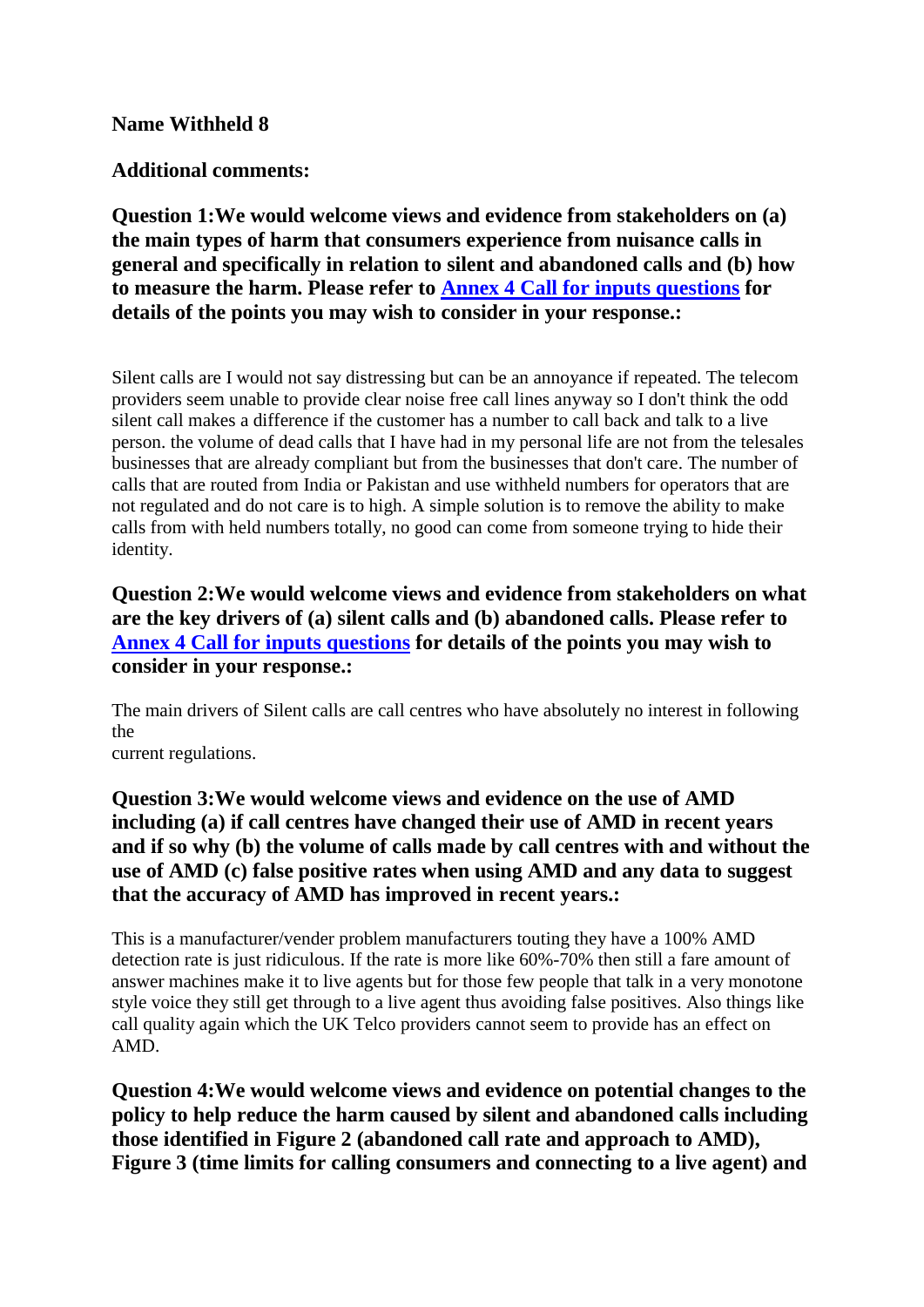## **Figure 4 (good management and appropriate processes). Please refer to Annex 4 Call for inputs questions for details of the points you may wish to consider in your response. .:**

a lot of Call Centres that I know operate with their attempts set too high I believe this should be usually around 4 attempts if the contact is a current customer then this can be higher but no higher then 8. I have had conversations with supposedly experts in the industry and they set their retries at 30 which in my experience even in a cold calling scenario is too high. This can also be limited by the manufacturer so that could be a regulation set there and not on the business. Again the call centres not interested in following regulations are the ones that

**Question 5:We would welcome views and evidence on potential changes that could be made to the policy relating to the a) current five general examples of persistent misuse (misuse of automated calling systems, number-scanning, misuse of a CLI facility, misuse for dishonest gain ? scams, and misuse of allocated telephone numbers) or b) other examples of persistent misuse. Please refer to Annex 4 Call for inputs questions for details of the points you may wish to consider in your response.:**

The main growth area for new contact systems in the UK has been VICIdial(an open source dialler platform) which by default has no AMD and on most sites AMD is not added. We still believe the main increase in silent calls is from ACS users who do not adhere to the current regulations i.e. to have an abandon call message. As already stated the dialling practices across our client base have never been more vigilant than they are today. The fact that a lot of our own call centre's have disabled AMD, yet in your own test there was still a significant amount of silent calls, indicates that business' either have an agent issue or are ignoring the regulations as they currently stand. Making the regulations more stringent will not solve this problem, but only serve to severely impact the compliant section of the industry. Dare we say it, if the enforcement on offending call centre's was carry out more vigilantly, we believe the regulations could actually be relaxed. The issue with most offending call centres is generally the number is withheld making them hard to track down. Yet the compliant call centre's display their number thus making them easy to report and hence bear the brunt. Dropping the current target abandon rate from 3% to 1% will effectively make outbound dialling in the UK using ACS impossible. The calls will still

l need to be made and will simply create a growth market for the rogue contact centres to fill. You will create an environment whereby the rules are so ridiculously tight that the fringe contact centres who are currently walking the fine line between

compliance and non compliance will simply abandon their attempts at adherence. Setting a hard fast number of abandon calls is a

terrible idea, and one that will only mean shrewd businesses breaking up their larger call centres into smaller call centres - which you are then proposing could now drop more calls. Sticking to the 3% percentage is the only option. Whether one call centre with 500 staff abandons 100 calls or ten 50 seat call centres abandon 10 calls each the abandons overall is the same. Agent behaviour should not be ignored, we do feel this is being severely underestimated from my own investigations and it is an area that could be backed up with evidence, The issue as already stated when removing AMD on ACS, it is extremely hard to identify agent initiated silent calls and to continuously monitor on an on-going basis. Further clarity on any regulations is always welcome and providing examples of what is "allowed" and not "allowed" again would be of benefit.The only thing that would reduce the silent calls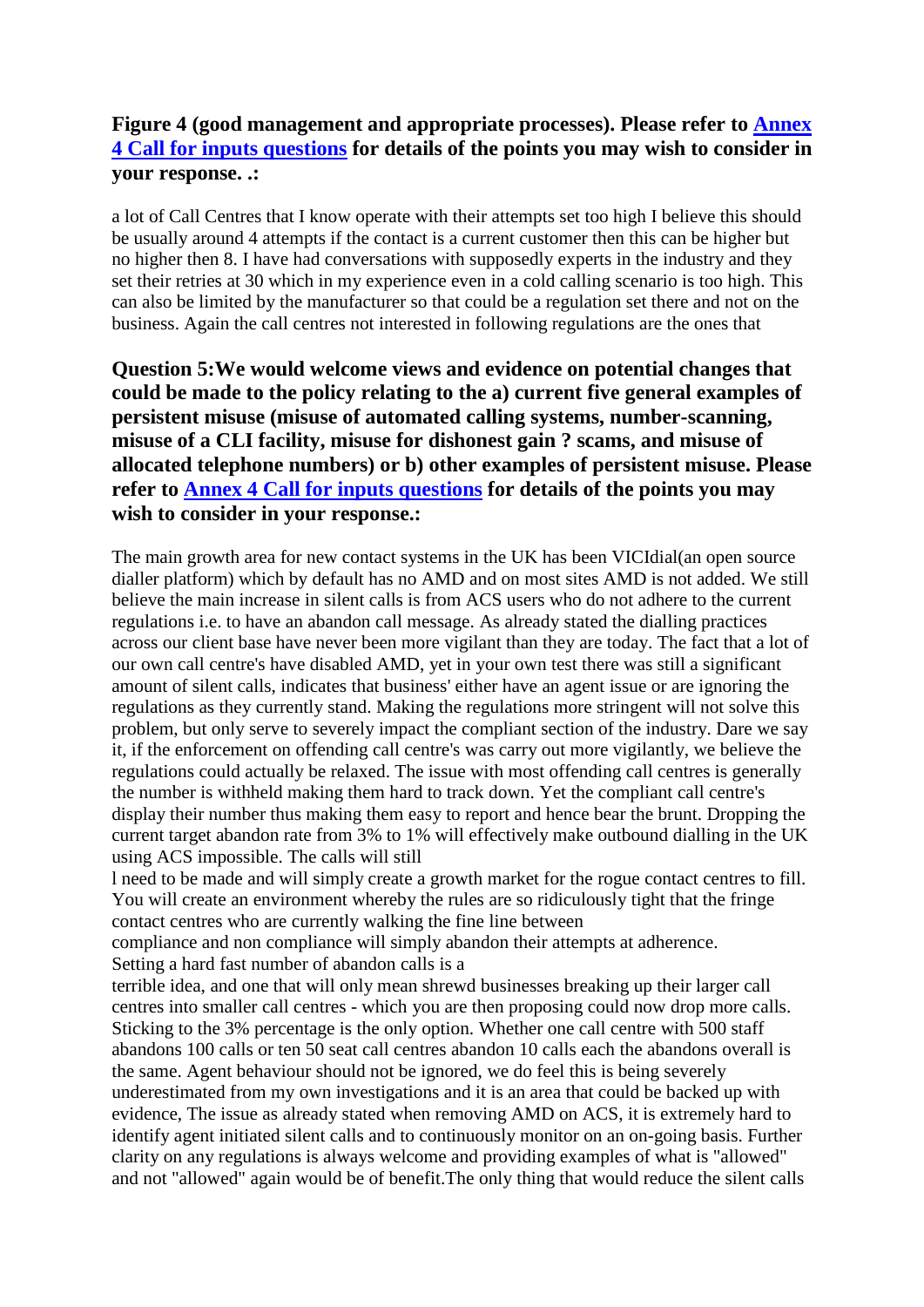would be more enforcement of the regulations already in place. Since the silent call regulation came into play it has become more and more severe, yet the complaints have only increased. For us this is evidence in itself that the regulations, however strict are not going to reduce the problem and it is time it was looked at differently. It is the rogue traders that are the issue, rather than what the regulations stipulate. Focus on closing down these rogue contact centres, not driving the legitimate businesses into the ground with further unnecessary regulation.

**Question 6:We have not identified any significant changes to this section of the policy, relating to the issuing of notifications, at this stage. However, we welcome views and evidence from stakeholders on any changes they consider may improve the understanding or clarity of this section of the policy :**

..

**Question 7:We would welcome information on the current operation of the outbound call centre market, in particular a) the size of the current outbound calling market e.g. the annual number of calls made as well as the value, b) the size of total annual costs in the outbound market (where possible split by operating costs and capital costs (or depreciation)), c) the average costs per call/per agent (or per agent hour), d) the split of call centre locations (domestic or overseas) that make calls to UK numbers.:**

we are based in the UK but I cannot provide these figures at the moment

**Question 8:We would welcome any initial views and evidence on the potential costs and benefits of any of the potential changes to the policy. In particular, whether any of the potential changes would a) require investment in new technology or other capital costs, b) have an impact on efficiency and operating costs, c) have an impact on call-centre costs or call-centre prices (to their clients), d) affect competition in the call-centre market, e) have a different impact on different types of call centre, and if so, what factors affect the level of impact.:**

No benefits to tightening regulations.

Cost of altering the drop rate setting is null I actually set mine to 1% anyway as good practice but the truth is that it usually ends slightly higher than this due to agent (Human) activity.

Efficiency of ACS users will drop substantially which will have a negative impact on the business. With a proposed drop rate of 1% many ACS users will come to the conclusion that it is highly unlikely that they will be able to achieve compliance and therefore either abandon doing outbound themselves, outsource it to a rogue/offshore contact centre or more likely abandon their attempts to remain compliant. Some businesses do not have the choice as to whether or not to make the calls, a significant numbers of UK jobs rely on the outbound calling industry.